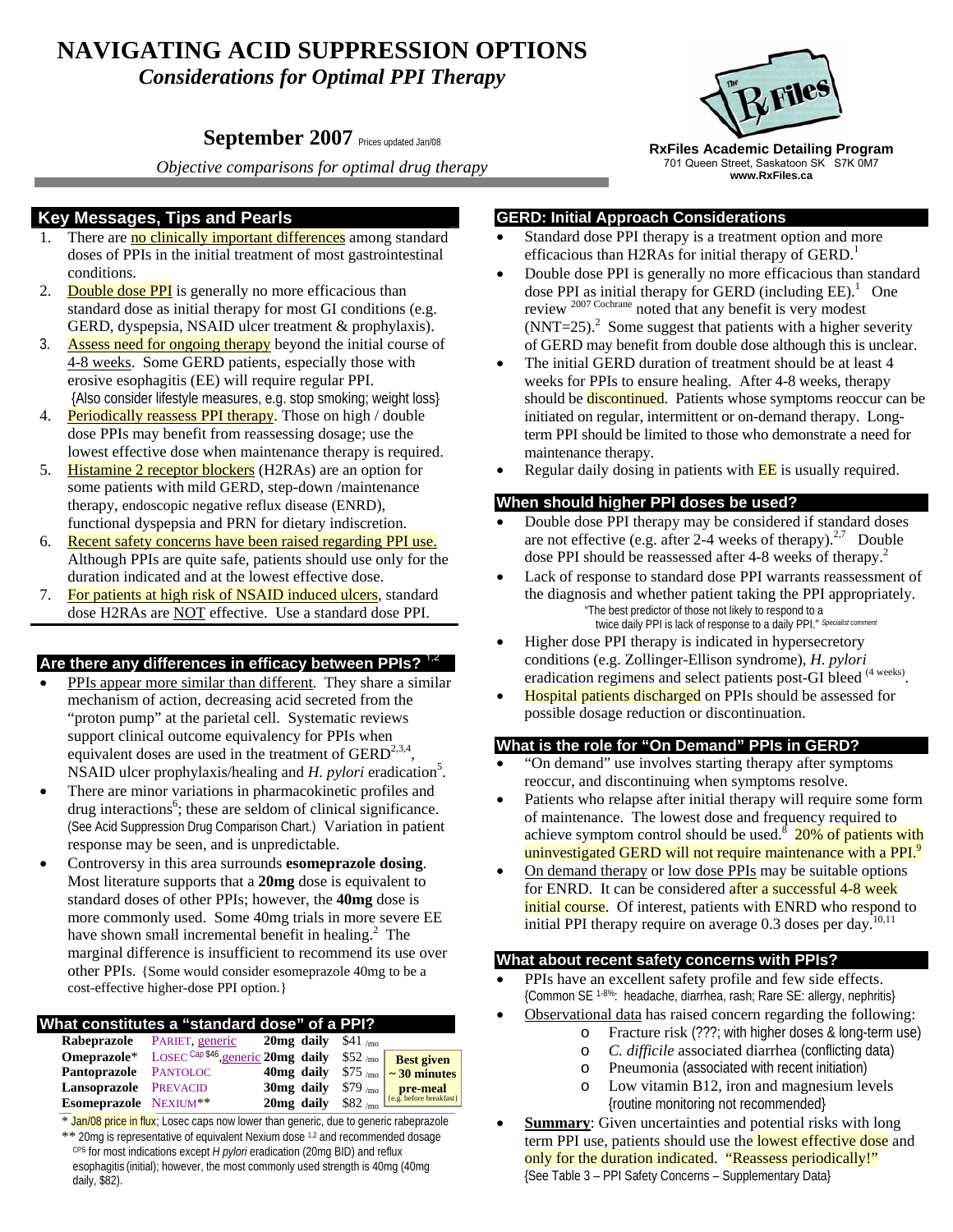### **How effective are H2RA's relative to PPIs?**

- Standard dose PPIs for up to four weeks are more efficacious than H2RAs for improvement of reflux symptoms in the initial treatment of uninvestigated GERD. A review of 5  $RCTs<sup>1</sup>$  found symptom relief at 4-8weeks was as follows:
	- o PPI 55-75%  $\{NNT = 4-6 \text{ at } 4-8 \text{ weeks}\}$
	- o H2RAs 27-58%
- PPIs have somewhat higher efficacy for those patients with uninvestigated GERD requiring maintenance therapy.<sup>12</sup>
	- Complete symptom control at 12 months:
	- $\circ$  Pantoprozole<sup>20mg/d</sup> 77% o Ranitidine 150mg bid **59%**   $\{NNT = 6^{CI=4-13};\}$ no difference in relapse}
- In ENRD, PPIs offer only a slight advantage over H2RAs (improvement in 53% vs 42% at standard dose; 50% vs 44% at half-dose PPI). There was no difference in quality of life.<sup>1,13</sup>
- PPIs are more effective than H2RAs in the treatment and maintenance of patients with erosive esophagitis.<sup>1,14</sup>

# **Which patients can be trialed on an H2RA?**

- H2RAs may be an effective option for the following patients: - mild-moderate GERD, ENRD, uninvestigated GERD
	- infrequent dietary indiscretion (H2RAs may work faster than PPIs)
	- step-down therapy following PPIs in non-erosive GERD {can be successful without affecting quality of life; reduces cost}
	- functional dyspepsia (both H2RAs and PPIs marginally effective) $<sup>1</sup>$ </sup>

### **Is it reasonable to add a nighttime H2RA for a patient having nocturnal GERD symptoms?**

• H2RAs are known to provide nocturnal acid suppression. One study suggests that nighttime use in addition to a daytime PPI is useful in patients with nocturnal symptoms.<sup>15</sup> Recent guidelines suggest this is not usually recommended. They cite the lack of evidence and the potential for tachyphylaxis to develop to H2RAs after 7 days of therapy. In such cases adding a  $2<sup>nd</sup>$  PPI dose is likely to be more effective than a nightime H2RA.<sup>8</sup>

# **PPI cost-considerations?**

- Cost differences for acid suppression regimens provide an opportunity for cost savings. A cost comparison for the PPIs is shown below in Table 1.
- Two strategies to address **cost** and **safety** concerns include:
	- o initiating PPI therapy at standard dose
	- o reassess use/dose with long-term use
- PPIs are a 1.2 billion dollar market in Canada<sup>2004</sup>, and 12 billion worldwide <sup>2007</sup>. Strategies to use low cost PPIs, lowest effective dose and periodically reassess need for therapy could save  $> $150$  million/year in Canada.<sup>16</sup>

| <b>Table 1: Acid Suppression Cost Considerations</b>                                                             |                                                                                                                  |                                                                                                               |  |  |  |  |
|------------------------------------------------------------------------------------------------------------------|------------------------------------------------------------------------------------------------------------------|---------------------------------------------------------------------------------------------------------------|--|--|--|--|
|                                                                                                                  | Low Cost / \$ Month                                                                                              | <b>High Cost / \$ Month</b>                                                                                   |  |  |  |  |
| H <sub>2</sub> R <sub>A</sub><br>(excluding cimetidine \$15)                                                     | Ranitidine gen ZANTAC<br>150mg po BID<br>\$27                                                                    | <b>Nizatidine</b><br><b>AXID</b><br>150mg BID<br>\$45                                                         |  |  |  |  |
| Rabeprazole gen PARIET<br>1/2 Dose PPI<br>10mg po daily ac<br>\$24<br>Or: omeprazole 20mg every other day (\$28) |                                                                                                                  | Lansoprazole PREVACID<br>15mg po daily ac<br>\$79                                                             |  |  |  |  |
| <b>Standard Dose PPI</b><br>Jan/08 Losec cap<br>20mg daily (\$46)                                                | Omeprazole generic<br>20mg po daily ac<br>\$52<br>Rabeprazole gen PARIET<br>20 <sub>mg</sub> po daily ac<br>\$41 | <b>Esomeprazole NEXIUM</b><br>20mg po daily ac<br>\$82<br>{Common high dose used<br>40mg po daily ac}<br>\$82 |  |  |  |  |

- see also RxFiles Drug Comparison Chart for more complete listing

**A note on the PPI Scientific Report – March 2007.** In 2005 COMPUS set up a national Expert Review Panel on PPIs. This extensive report was published in March 2007 and is available online. Panel members included: Dr. Alan B.R. Thomson (Gastroent), Dr. Sander V. van Zanten (Gastroent), Dr. John K. Marshall (Gastroent), Dr. Laura Targownik (Gastroent), Dr. Anne Holbrook (Clin Pharmacol), Dr. Melissa C. Brouwers (Methodologist), Dr. Marilyn Caughlin (FP), Mr. Ron Goeree (Health Economist), Dr. Malcolm Man-Son-Hing (Geriatrician) , Ms**.** Pam McLean-Veysey (Pharmacist), Dr. John A. Rideout (FP), Dr. Brenda G. Schuster (Pharmacist).

# Prevention of Drug Induced GI Bleeds

# **Who's at risk of NSAID associated ulcers?**

- Patients who are at high risk for ulcer complications should be considered for prophylaxis if NSAID treatment is necessary (including those on low-dose ASA).
- Those NSAID patients at especially high risk include those with a history of complicated ulcer, on anticoagulants, those who are ≥70 years old and those with multiple risk factors (Figure 1). Combinations of antithrombotic agents also greatly increase bleeding risk (e.g. ASA/NSAID, with either warfarin or clopidogrel).<sup>17</sup>

# **Figure 1: Who's at Risk for NSAID Ulcer Complications** <sup>18</sup>



# **Odds ratio or relative risk of ulcer complications**

# **Which agents help prevent NSAID associated ulcers?**

- The following agents help prevent NSAID associated ulcers:
	- PPIs at standard dose (e.g. omeprazole 20mg/day ac)
	- $\bullet$  misoprostol CYTOTEC 400-800mcg/day.<sup>1,19,20</sup> (≥ 600mcg better; use limited by diarrhea & abdominal pain; avoid in pregnancy!)
- Usual doses of H2RAs are not effective.
- There is no difference in ulcer recurrence and bleeding between a coxib and the combination of PPI + conventional NSAID (e.g. celecoxib versus lansoprazole + naproxen) in patients with previous NSAID-associated bleeds.<sup>1,21</sup> Of note, any GI advantage for coxibs may be lost if ASA is given concomitantly.<sup>22,23</sup>

# **Managing NSAID patients post-GI bleed**

- Stop NSAID and treat with standard dose PPI for 4-8 weeks.
- Avoid NSAIDs where possible. Patients are at very high risk to re-bleed (5% over 6 months). Alternatives therapy options may include acetaminophen, opioids and non-drug measures.
- If an NSAID or coxib must be used, add a PPI.
- Whether use of a coxib+PPI offers an advantage over a NSAID+PPI combination has not been studied. {One recent trial evaluated patients post hospital admission for GI bleed. Patients were assigned to celecoxib <sup>200mg bid</sup> with or without esomeprazole <sup>20mg bid</sup>.<sup>24</sup> Combination treatment was more effective in preventing upper GI bleeding over 13 months. However, the trial did not address the issue of coxib+PPI versus conventional NSAID+PPI or cardiac concerns.}

# **Testing for H. pylori in new NSAID or ASA patients?**

• Testing for *H. pylori* in patients starting long-term ASA or NSAID therapy has been proposed, but is not routinely recommended.<sup>25,26,27</sup> It may be useful in high risk patients.

# **In an ASA related GI bleed, is it safer to use Clopidogrel?**

• No. In *H. pylori*-negative patients who have a history of ulcer bleeding on low-dose ASA, the **combination of low-dose ASA** and a PPI esomeprazole 20mg od-bid is associated with a lower risk of recurrence of ulcer complications as compared to **clopidogrel** alone.28,29 {0.7% vs 8.6%; ARR=7.9; CI: 3.4-12.4; NNT=13}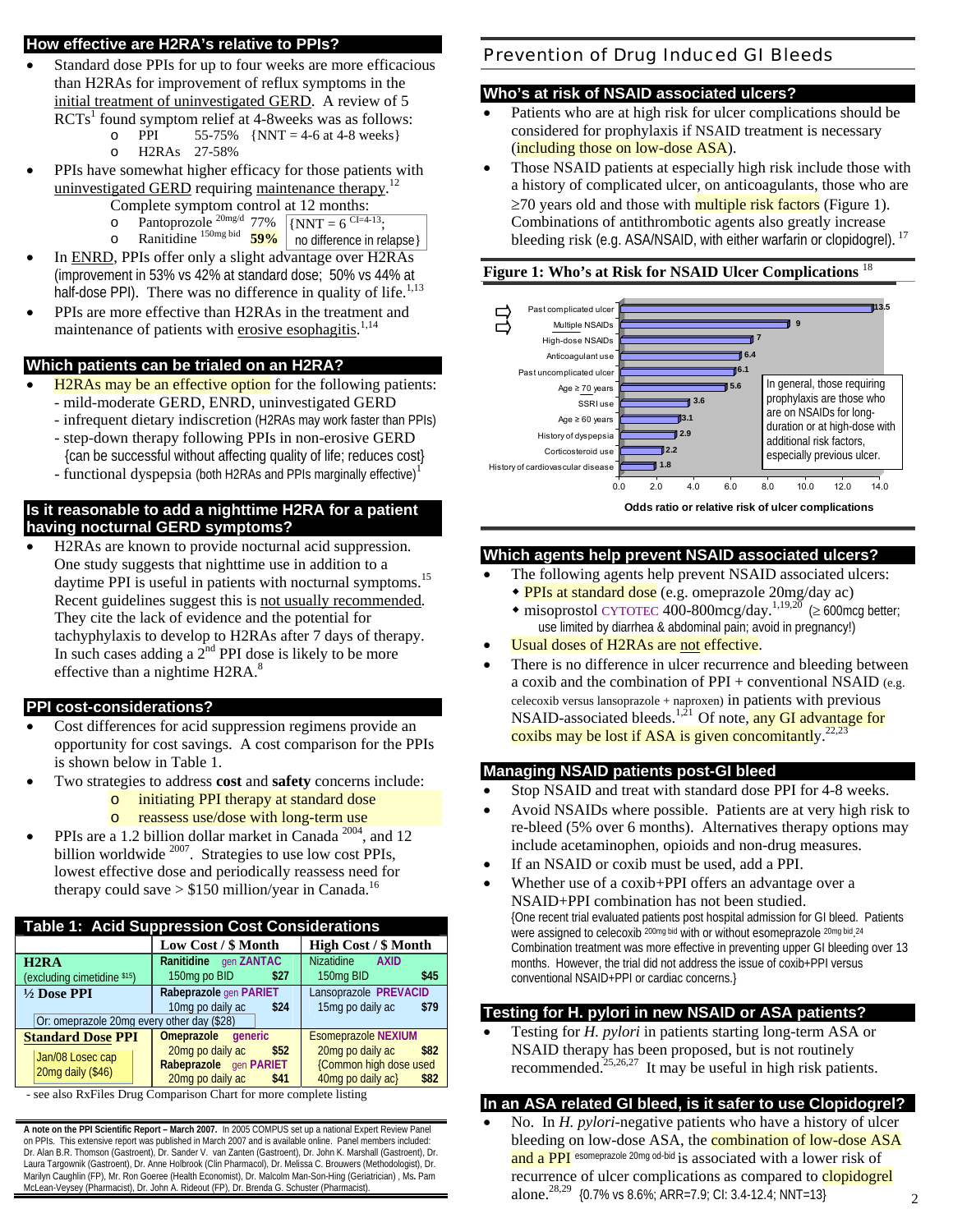## **A Tool for Dyspepsia Management**

- Figure 2 displays a clinical tool for dyspepsia management
- The tool suggests a systematic assessment approach. Following confirmation of upper GI symptoms (e.g. to rule out cardiac cause), it is important to note whether patient's age or presence of alarm symptoms suggest the need for referral or more thorough investigation.
- If alarm symptoms are ruled out, one can then go on to consider NSAIDS/other drug causes, reflux disease and finally, *H. pylori*. {See Table 2 for list of other drug/herb causes.}
- Further discussion is beyond the scope of this newsletter.





#### **Table 2: Medications & Herbs associated with GERD**

| $\downarrow$ lower esophageal sphincter pressure | Direct mucosal irritants |                             |
|--------------------------------------------------|--------------------------|-----------------------------|
|                                                  |                          | /Med Induced Esophagitis    |
| Anticholinergics                                 | Opioids                  | Alendronate, ASA (Aspirin), |
| <b>B-agonists</b> ; Barbiturates                 | <b>Nicotine</b>          | Clindamycin, Iron           |
| Caffeine                                         | Phentolamine             | NSAIDs, Quinidine,          |
| C.C.Bs·nifedipine, felodipine, amlodipine        | Progesterone             | Potassium chloride.         |
| Estrogen, Ethanol                                | Theophylline             | Tetracycline, White willow  |

hip fractures.<sup>30,31</sup> The absolute risk was small with  $4/1000$  personyears for PPI users compared to 1.8/1000 person-years crude rate for acid suppression non-users. The risk is associated with duration. O 1 year Adjusted: OR 1.22  $(CI = 1.15-1.30)$ O 2 year Adjusted: OR 1.41  $^{\text{(CI = 1.28-1.56)}}$ O 4 year Adjusted: OR 1.59  $(CI = 1.39 - 1.80)$  This risk is also associated with higher doses. O ≤ 1.75 doses/day <sup>>1yr</sup>: OR 1.40<sup>(CI = 1.26-1.54)</sup>  $\text{O}$  > 1.75 doses/day <sup>>1yr</sup>: OR 2.65 <sup>(CI = 1.80-3.90)</sup> • **Risk of** *C. difficile* **associated diarrhea** (CDAD) and other enteric infection appears to be increased in patients on PPIs.<sup>32,33,34</sup> {observational trials; CDAD: OR  $1.96$  (CI=1.28-3.00) }<sup>35</sup> One Canadian study did not find an association between PPIs and hospitalization with CDAD in community elderly.<sup>36</sup> • **Community acquired pneumonia** risk may be increased with PPIs. • One case control study found an increase in risk of 1.73  $^{(OR: CI = 1.33-}$  $2.25$ ).<sup>37</sup> This risk was greater at higher doses.  $\circ$  <1 dose/day: OR 1.23 (CI = 0.78-1.93) O >1 dose/day: OR 2.28 <sup>(CI =1.26-4.10)</sup> Authors estimate NNH=226; On average, 1 of every 226 patients treated with PPI for 5 months would develop pneumonia. A more recent case control study also found an increase risk  $(OR=1.5; CI:1.3-1.7)$  but did not find a dose relationship.<sup>38</sup> They did find that recent initiation within the last 7 days had a stronger association (OR=5.0; CI=2.1-11.7). • **Other reported adverse reactions** include low vitamin B12, iron levels and hypomagnesemic hypoparathyroidism.<sup>39</sup> Health Canada is reviewing two European studies regarding increased cardiovascular events with omeprazole and esomeprazole. Preliminary analysis is inconclusive.<sup>40</sup> CI=confidence ration; OR=odds ratio; NNH=number needed to harm **Acknowledgements**: Contributors & Reviewers: Dr. S. van Zanten (Gastroent. U. of A.), Dr. L. Worobetz (Gastroent. SHR), Dr. A. Thomson (Gastroent. U of A), Dr. T. Laubscher (FM-SHR), Dr. P. Thomson PharmD

**Table 3: PPI Safety Concerns – Supplementary Data** 

 **{Observational data: limited & potential confounders}**  • **Fracture risk**: case control studies suggest PPIs increase the risk of

(HSC-MB), D. Duncan / Academic Detailing Group - Calgary Health Region, Co Pham PharmD (Ottawa), P. Maclean-Veysey (Pharm, Halifax), S. Singh (COMPUS), D. Jorgenson PharmD (SHR-FM) & the RxFiles<br>Advisory Committee. Prepared by: B. Schuster PharmD, L. Regier BSP, BA, B. Jensen BSP Prepared by: *B. Schuster* <sub>PharmD,</sub> L. Regier<sub>BSP, BA</sub>, B. Jensen<sub>BSP</sub>

**References**

- 
- 
- 
- 
- 
- 
- 1'CADTH-COMPUS Scientific Report Evidence for PPI nastroscophage if ellimited Report Follows.compared in the Science of PPI nastroscophage in the management of elses at a comparted the and the science of the and the scienc
- 
- 
- 
- 
- 
- 
- 
- 
- 
- 

\* Marging in Vietnamina Constrained in The Color and the Rhoft His Color Health And The Marging Agents a complete that the constrained in the Color His Color And The Color Color Color Color Color Color Color Color Color Co

- a super some American interview of the file of the many and a Reside Mean Management of universigned dyspesia in the era of Helicobacter pylori. Canadian Dyspessia Working Group. CMA/2000.162(12 Suppl):S3-523. Available:<br>
- 
- 
- 
- 
- 
- 
- 
- 

DISCLAIMER: The content of this newsletter represents the research, experience and opinions of the authors and not those of the Board or Administration of Saskatoon Health<br>Region (SHR), Nelther the authors not Saskatoon He **Copyright 2007 – RxFiles, Saskatoon Health Region (SHR) www.RxFiles.ca**

<sup>&</sup>lt;sup>1</sup> CADTH - COMPUS Scientific Report: Evidence for PPI in gastroesophagear reflux disease, dyspepsia and peptic ulcer disease [Scientific Report], March 2007. Accessible online at: http://www.cadth.ca/media/compus/reports/